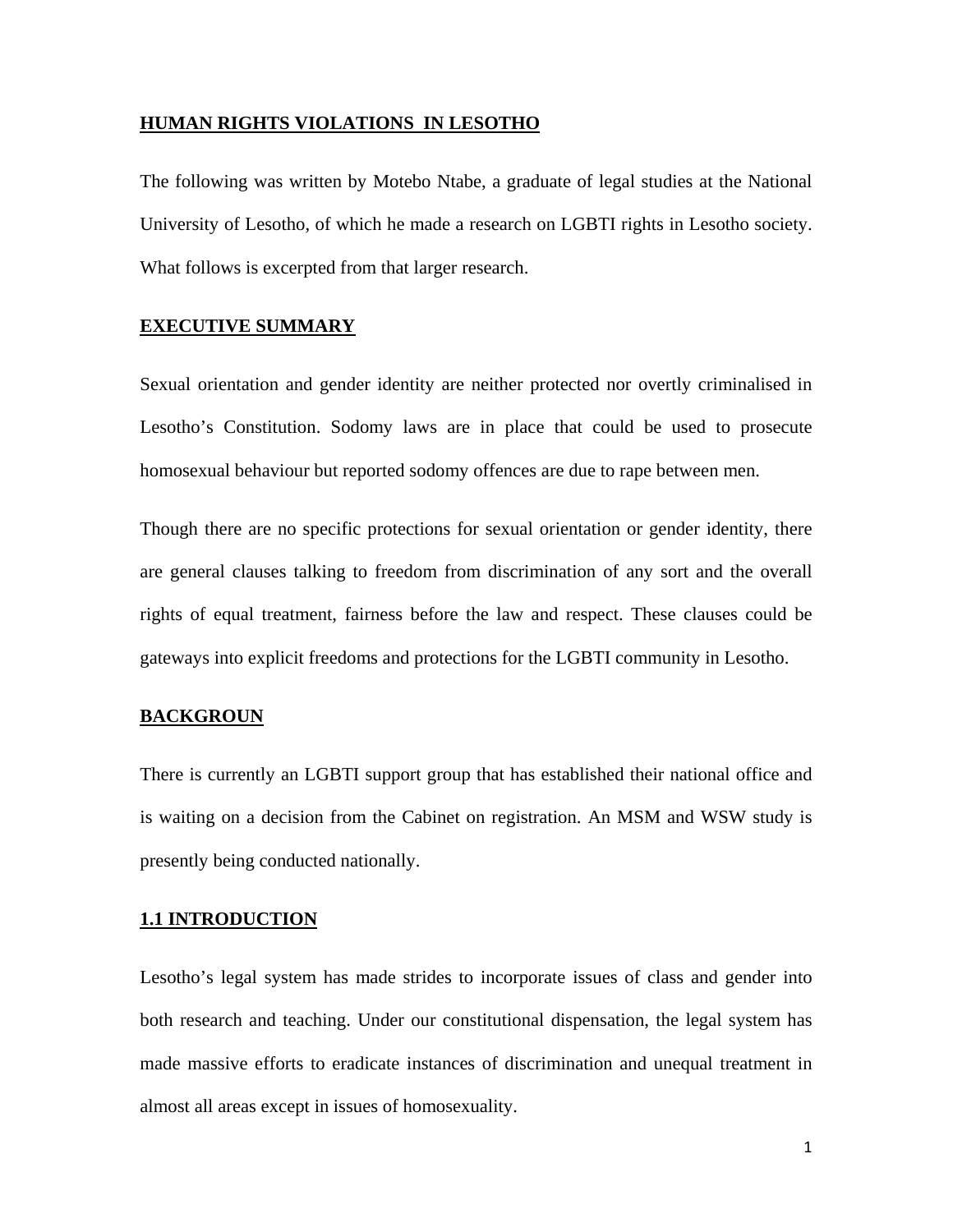### **1.2 THE CONSTITUTION OF LESOTHO**

This subtopic will only deal with those provisions of the constitution which have a bearing on the freedom and position of homosexuals in Lesotho.

All the constitutional provisions which have a bearing on the freedom and treatment of homosexuals in Lesotho are found under the constitution's bill of rights. The treatment of homosexuals in Lesotho touches upon many provisions of the constitution, but the most conspicuous of those provisions are a trilogy of interrelated rights, namely the right to equal treatment and equality before the law under Section 19, the right to the respect of one's dignity under Section 8 and the freedom from discrimination of any kind under Section 18. Moreover, there is also the freedom of association under Section 16 and the right to the respect for private and family life under Section 11. The freedom of association is included here as a matter of inference. Male homosexuality is illegal in Lesotho by virtue of the sodomy law, therefore a case could be made that homosexuals may not purport to form lawful associations in Lesotho. The truth is that the gay and lesbian association in Maseru is yet to be attacked and legally registered and it is only then when its position under the law and public morals will be discovered.

The general understanding is that all these rights and freedoms are enjoyed by all persons in Lesotho without any distinction on any ground. Nothing in our constitution explicitly provides for or prohibits homosexuality. As a result, the position of homosexuals as far as the constitution is concerned will be a matter of inference.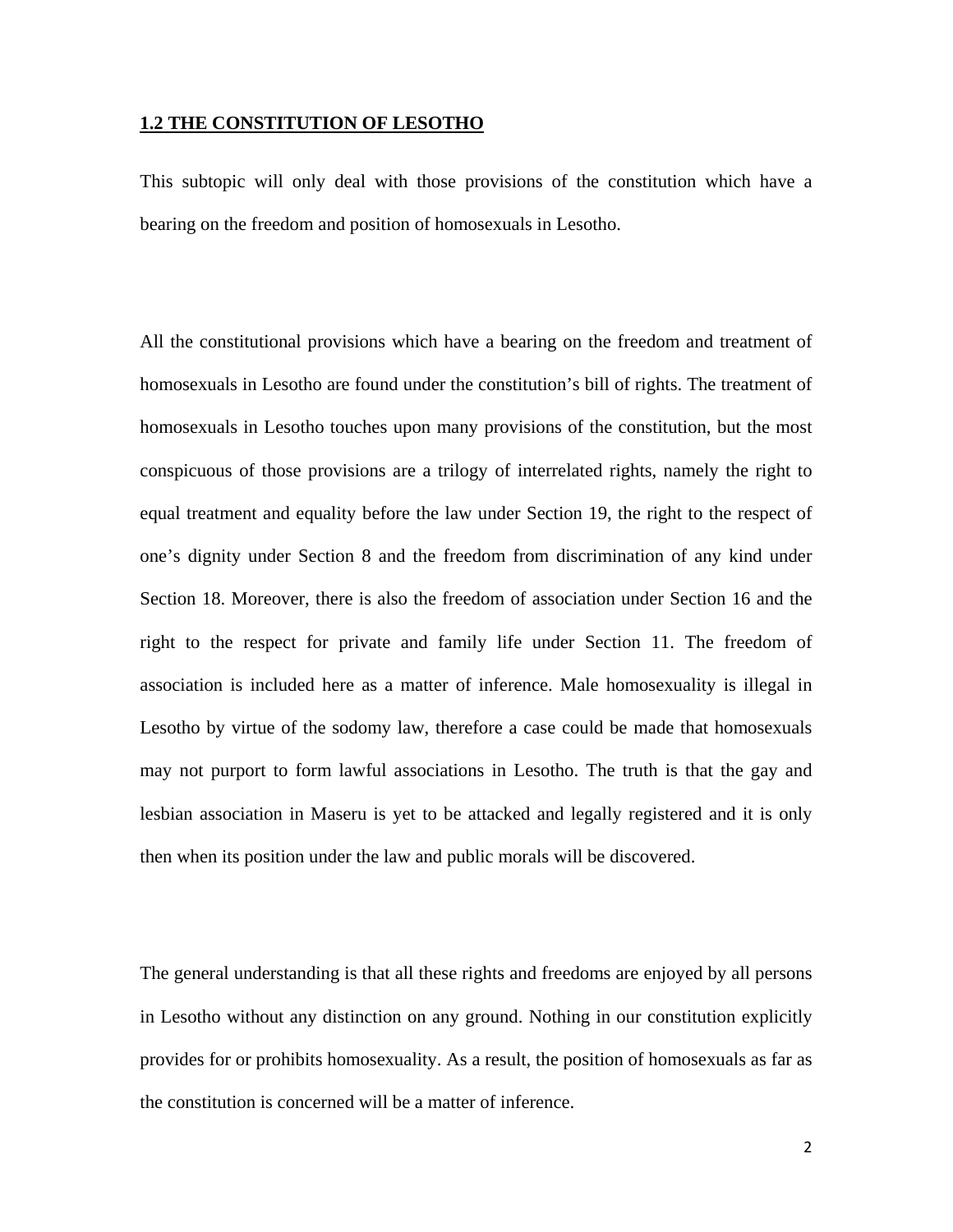### **1.3 HOMOSEXUALITY AND CRIMINAL LAW**

The only law which explicitly deals with homosexuality in Lesotho is the common law offence of sodomy. In itself this law only deals with a certain portion of homosexuality, namely consummation of a sexual relationship by men. In Lesotho sodomy is an offence against the law and morality. The prohibition on male homosexuality in Lesotho has been given a statutory flavour by Section 187 (5) of the Criminal Procedure and Evidence Act<sup>1</sup>. Under Schedule 1 part II of the same Act, sodomy has been listed as one of the offences in respect of which arrests may be made without a warrant. Female same-sex conduct has never been illegal, as with other former English Colonies. The law in Lesotho is totally silent on female homosexuality. The arguments that are raised against male homosexuality are not convincing because they can equally be raised against female homosexuality.

However, this is not to say that the situation is better for lesbians. As much as their sexual acts are not criminalised they are also subjected to the minority prejudice suffered by gay men as a result of the legal position in Lesotho. As was stated in the South African case of National **Coalition for Gay and Lesbian Equality v Minister of Home Affairs**<sup>2</sup> although the main focus of the sodomy case (a case in which abolished the sodomy law) judgement was on the criminalisation of sodomy and other proscriptions of erotic expression between men, the conclusions regarding the minority status of gays and the

 $<sup>1</sup>$  Supra n44</sup>

 $2\,2000$  (2) SA 1 (CC)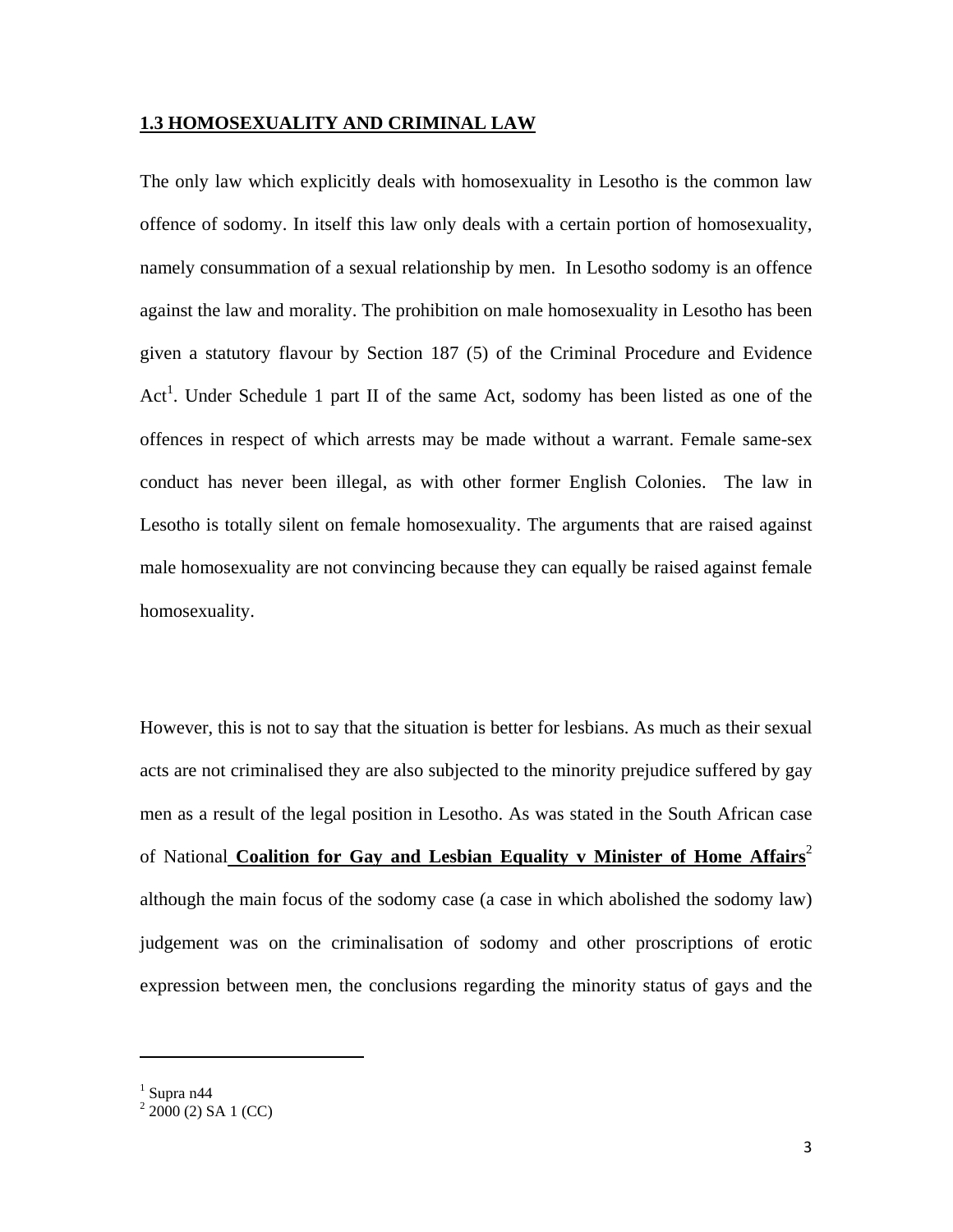pattern of discrimination to which they had been continued to be subjected were also applicable to lesbians.

The fact is that the non criminalisation of lesbianism does not make it legal in Lesotho; neither does it mean that lesbians enjoy the same rights as heterosexuals under various legislations.

The other problem with the sodomy law is that it does not seem to have ever been enforced at any time in Lesotho safe where it was not consensual. Between April 2007 and February 2009 there have been twenty one (21) instances of sodomy reported to the Police in Lesotho. None of these was consensual<sup>3</sup>.

The sodomy law prohibits gay men from having their preferred sexual intercourse and forces them to go for heterosexual sexual intercourse which they do not like or that they should be celibate. The sodomy law is just one of an array of quite material ways by which the dominance of heterosexual men is highlighted over gay men. The vacuum in the constitution as far as homosexuals are concerned means that the sodomy law still prevails even though the law has obviously become redundant with the introduction of the Sexual Offences  $Act<sup>4</sup>$ . This Act would therefore mean that any man complaining against another man on grounds of sexual offence will have an avenue under this Act and this makes the sodomy law useless.

 $3$  Information obtained from the press office of the Lesotho Mounted Police Headquarters in Maseru on the  $16^{th}$  April 2009

 $4$  Supra n 61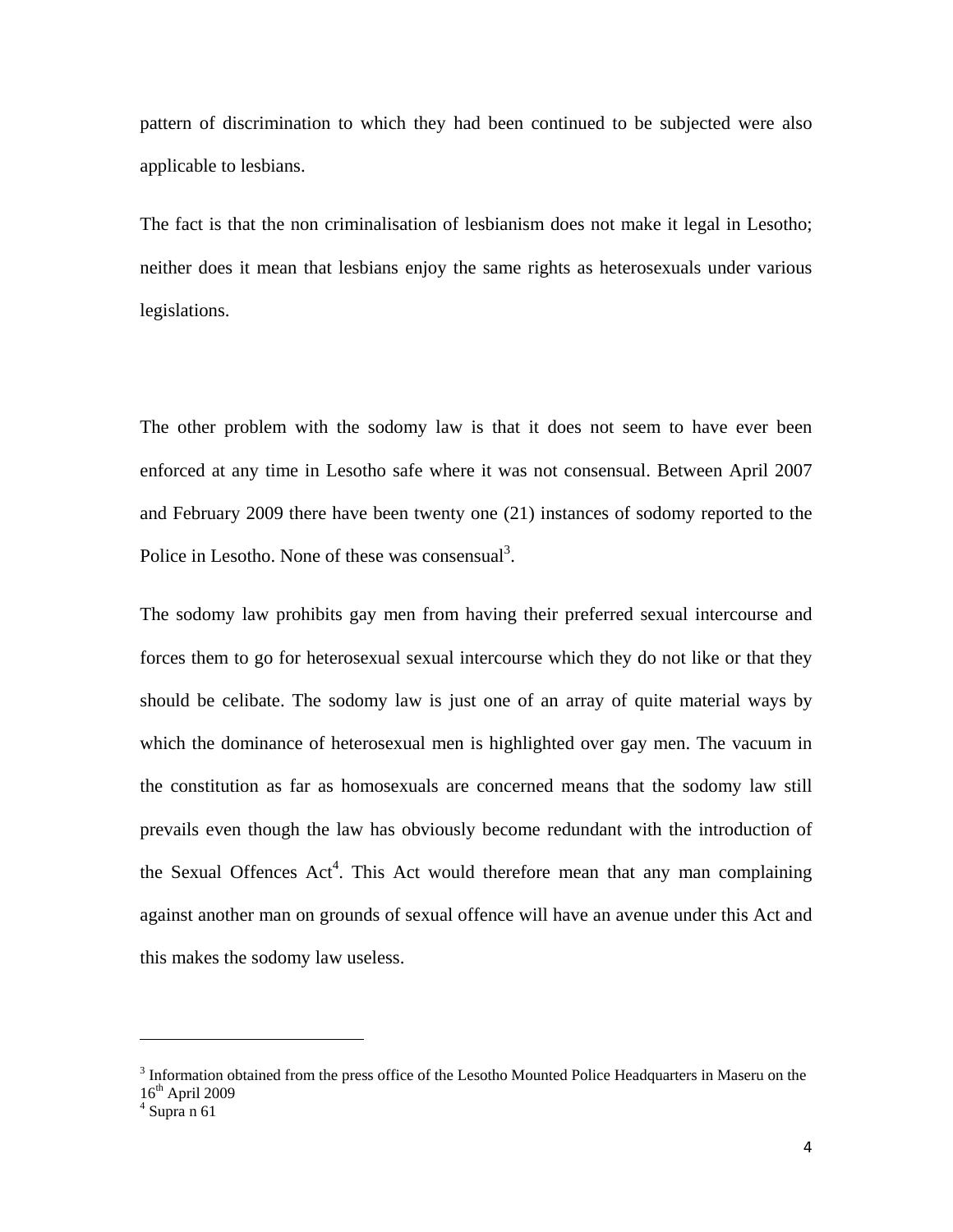### **1.4 HOMOSEXUALITY AND MARRIAGE LAWS**

The marriage institution in Lesotho is governed by customary law and the common law. The common law aspect of marriage, also known as a civil marriage is governed by the Marriage Act.<sup>5</sup> The common law definition of marriage is "a union of one *man* with one woman, to the exclusion, while it lasts, of all others<sup>"6</sup>. This remains the definition of marriage as understood in the civil marriage sphere in Lesotho. This shows that marriage is an exclusive domain of heterosexuals in Lesotho.

Under Customary Law, marriage must be between a man and a woman, no matter how many wives a man may want to have. Under Lesotho's customary law no people of the same sex may marry each other. Sesotho custom strongly condemns homosexuality by both men and women

#### **1.5 HOMOSEXUALITY AND ADOPTION**

Adoption is governed by the Adoption Proclamation<sup>7</sup>. Section 2 of the proclamation lists people qualified to adopt and those that are disqualified from adopting children. No mention of homosexuals is made anywhere in the proclamation. The only inference available is that homosexuals may not adopt as a couple. Because they are not allowed into the marriage institution and because of the criminalisation of male homosexuality

<sup>5</sup> Supra n2

<sup>&</sup>lt;sup>6</sup> Cronje J Heaton, (2002), "South African Family Law": Butterworth's, Durban at 21

<sup>7</sup> Order 62 of 1952